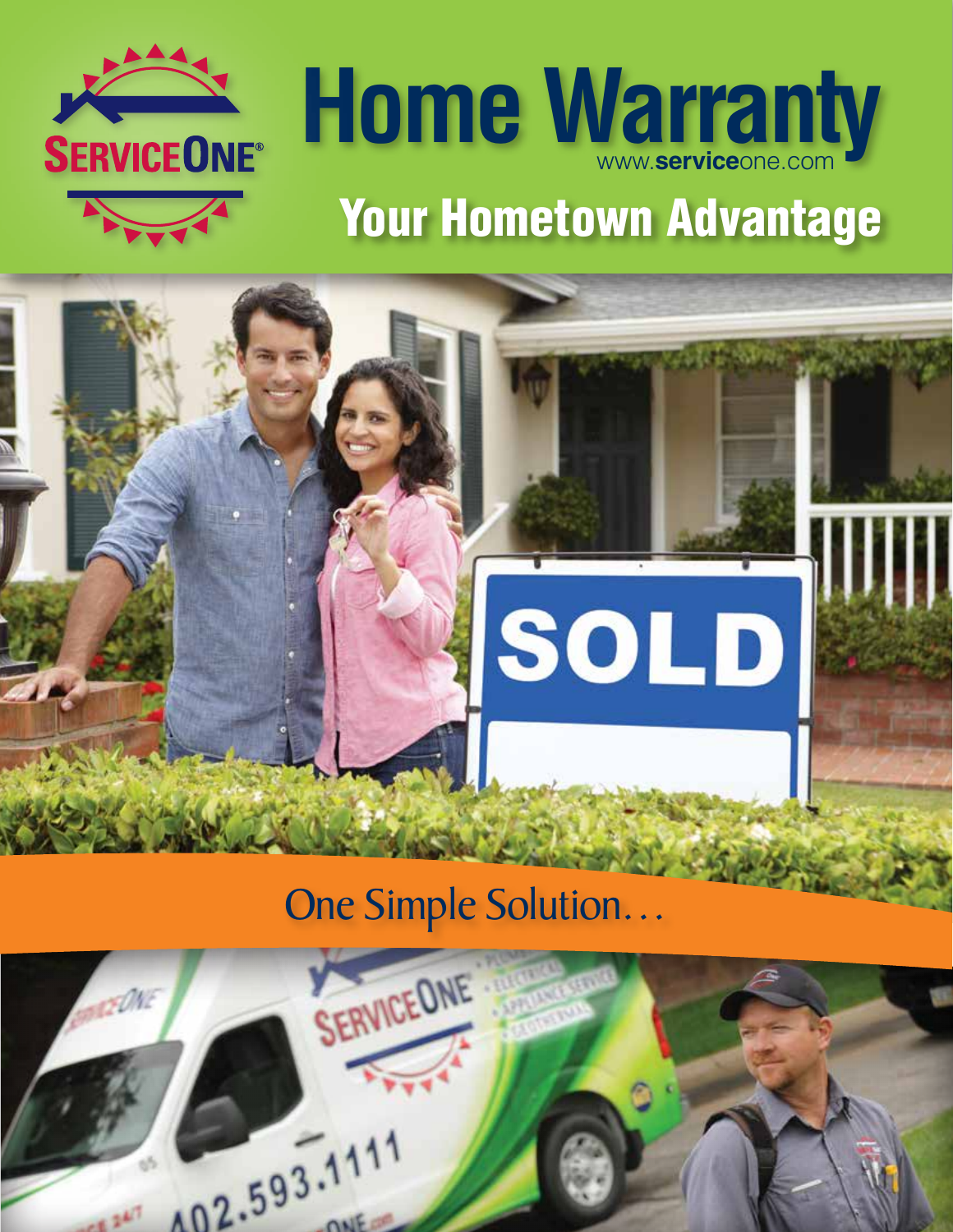

## ServiceOne Home Warranty Plan Application

#### **Address of Residence:**

| <b>Residence:</b> $\Box$ Vacant $\Box$ Occupied                                                                                                                                                                               |  |
|-------------------------------------------------------------------------------------------------------------------------------------------------------------------------------------------------------------------------------|--|
| <b>Plan Requested by:</b> $\Box$ Listing Agent $\Box$ Buyer's Agent                                                                                                                                                           |  |
| <b>Plan Paid by:</b> $\Box$ Seller $\Box$ Buyer $\Box$ Split $\Box$ Agent                                                                                                                                                     |  |
| <b>Seller Information:</b>                                                                                                                                                                                                    |  |
| Name: Name and the second contract of the second contract of the second contract of the second contract of the second contract of the second contract of the second contract of the second contract of the second contract of |  |
|                                                                                                                                                                                                                               |  |
|                                                                                                                                                                                                                               |  |
|                                                                                                                                                                                                                               |  |
|                                                                                                                                                                                                                               |  |
|                                                                                                                                                                                                                               |  |
|                                                                                                                                                                                                                               |  |

#### **Buyer Information:**

#### **Other Information:**

- Are dogs kenneled?  $\Box$  Yes  $\Box$  No  $\Box$  N/A
- Are alarms turned off?  $\Box$  Yes  $\Box$  No  $\Box$  N/A
- Are all utilities turned on?  $\Box$  Yes  $\Box$  No

#### **Plan Pricing\***

| <b>Basic Coverage</b>            | \$450         |
|----------------------------------|---------------|
| Per set of additional HVAC units | \$100 per set |
| Per set of duplicate appliances  | \$100 per set |

\*Pricing does not include tax. Basic coverage includes one heating/cooling system and one each of the covered appliances located in the primary kitchen/laundry and one water heater. If more than one heating & cooling system exists, additional coverage is required. Duplicate appliances coverage includes a 2nd water heater and is optional.

#### **Select All Applicable:**

#### **Q EVALUATED PLAN**

An evaluation will be conducted solely to determine the eligibility of appliances/systems for coverage under this Plan. The ServiceOne evaluation does not constitute a whole house inspection nor is it conducted to determine code compliance. Those items found ineligible are excluded from coverage until service, maintenance or replacement of item(s) is performed and approved for reinstatement by ServiceOne.

#### **Q NON-EVALUATED PLAN**

(Realtor® request only.) The seller and/or buyer must certify equipment is in good working condition (inspection report, seller's disclosure, etc.) to be covered by the Plan. Any condition known to be preexisting or presents evidence of being pre-existing at time of service may not be covered under the Plan. Determination of system condition and nature of failure will be made by ServiceOne technicians.

#### q **SELLER/LISTING WARRANTY PLAN**

This plan is requested by Realtors® for sellers during the listing period. If the home is pending without a negotiated ServiceOne Home Warranty, this plan is no longer active. This plan covers primary equipment/ appliances only and is limited to 180 days, unless extension approved by ServiceOne. During the listing period, the plan is free unless a full replacement or major component replacement is performed, the plan fees or replacement fees will be due.

#### **□ BUYER/1ST YEAR WARRANTY PLAN**

The first year of this plan is a 12-month agreement, effective upon receipt of payment. The plan is renewable for full year (12 month) commitments (regardless of payment method chosen). Upon renewal, current terms & conditions would apply.

#### Submit Application:

**www.serviceone.com homewarranty@serviceone.com Phone: 402-597-2169 / Fax: 402-597-2115**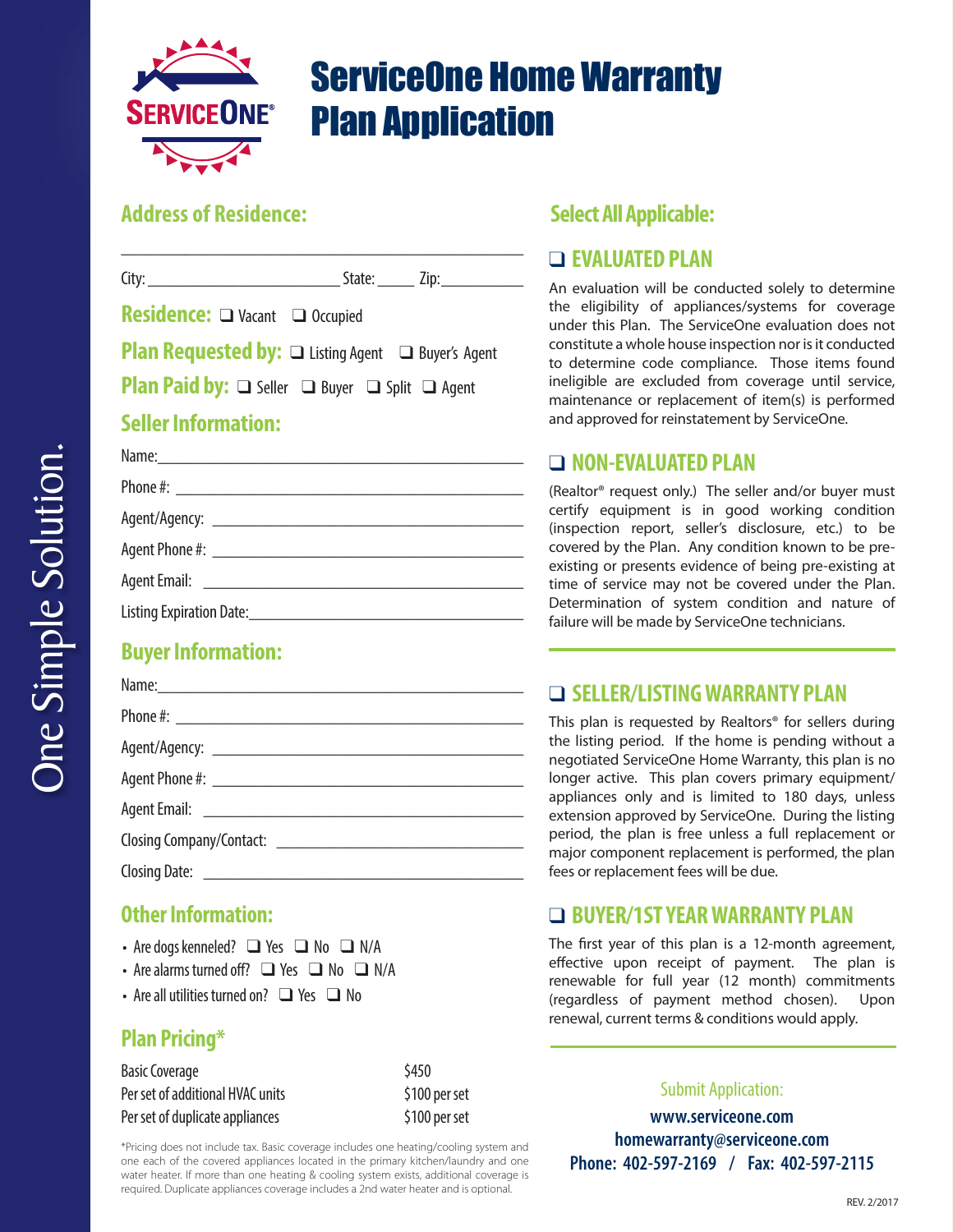#### HEATING AND AIR CONDITIONING SYSTEMS

#### **Central Heating /Air Conditioning System /Heat**

**Pump** – Natural gas, propane or electric forced air heating systems, boilers, electric central air conditioning components.

*Items not included:* boiler water-carrying lines, venting of radiator, oil systems, space heaters and solar heating, mini-split systems, radiant heating coils built into floor/ wall/ ceiling, tube-in-tube heat exchangers, Pulse systems, complete heat systems, chimneys, chimney liners and flue vents. Water carrying lines on geothermal heat pumps, heat pump stands, condenser pads, water towers and window or spot air conditioners. Condensate pumps/ lines/drains and interconnecting freon lines. Cleaning of air ducts, duct work, setting airflow to rooms, air cleaners, vent dampers, zone systems, humidifiers and filters/filtering systems.

Coverage for additional systems is required.

#### APPLIANCES

**Major Appliances** – The Plan covers one each of the following appliances located in primary kitchen/laundry:

- Clothes Dryer
- Clothes Washer
- Microwave (Built-in)
- Range (or oven & cooktop)
- Range Exhaust Fan
- Refrigerator

#### Optional coverage is available for duplicate appliances.

*Items not included:* lighting, clocks/timers (when not integral function), meat probes, rotisseries, induction cooking units, removable baskets, racks, rack assemblies, lock/key assemblies, filters, trim, appliance cabinets/ cabinet parts, shelving, drawers & components, complete doors, door liners, vacuum cleaner accessories, disconnection of appliances for cleaning, insulation, cracks/breakage to range door glass and/or smooth top ranges/cooktops, two component/independent telescoping range exhaust, venting, knobs, handles, countertop appliances, under counter refrigeration, refrigeration door gaskets, icemaker, ice & water dispensers and respective components.

#### ELECTRICAL

**Electrical System** – Electrical components/parts from the main distribution panel forward to include: main panel, transformers, outlets, fuse holders, breakers, standard switches, door chime unit, wiring, and garage door motor control head only (limit 2/attached garage).

**Items not included:** decorative doorbell chimes, insufficient electrical service, power failures or shortages, intercoms, speaker systems, underground outdoor lighting systems, security systems and fire alarms, garage door sending/receiving unit/springs/rails, ceiling fans, attic/whole house fans, exhaust fans, light fixtures and low voltage systems.

#### PLUMBING

**Plumbing System** – Primary water heater, water heater relief valve, primary sump pump, gas pipes, shut-off valve (after the meter), clogged drains and water pipes. Jetted tub recirculation pump & motor. Faucets, toilets and tub/shower valves covered for repair only. All covered items must be within the perimeter of the main foundation.

Optional coverage is available for additional equipment.

*Items not included:* sinks, tubs, refrigerator water lines, shut-off valve (before the water meter), insufficient water pressure, plumbing issues when water pressure is over 80 psi, failures due to thermal expansion and sediment buildup in water heaters. Frozen pipes, lead/cast iron/galvanized pipes and piping contained in, under or outside the foundation or slab. Clearing stoppages for interconnected residences, 3"+ waste/vent lines, sewer laterals, septic tanks, sewage pumps, jet pumps, well/well pumps, solar systems, water softeners, filters, purification systems, enclosures/base pans, caulking and grouting, sprinkler systems, back-flow prevention, sump pump pipes/hoses/ battery/backup system. If a system or item is not specified as "covered," then it is not covered. Please refer to the Plan Overview for complete details.

#### www.serviceone.com

## ServiceOne Home Warranty Covered Items

- 4 **Furnace**
- 4 **Annual Furnace Maintenance**
- 4 **Air Conditioner/Heat Pump**
- 4 **Annual AC/Heat Pump Maintenance**
- 4 **Clothes Dryer**
- 4 **Clothes Washer**
- 4 **Microwave (Built-in)**
- 4 **Range**
- 4 **Range Exhaust Fan**
- 4 **Refrigerator**
- 4 **Freezer**
- 4 **Dishwasher**
- 4 **Garbage Disposal**
- 4 **Trash Compactor**
- 4 **Central Vacuum**
- 4 **Electrical System**
- 4 **Garage Door Opener**
- 4 **Plumbing System**
- 4 **Water Heater**
- 4 **Jetted Tub**

atur

 $0.988$ 

- 4 **Sump Pump**
	- \*\$75 Deductible plus tax

• Freezer

- Dishwasher
- Garbage Disposal • Trash Compactor
- Central Vacuum